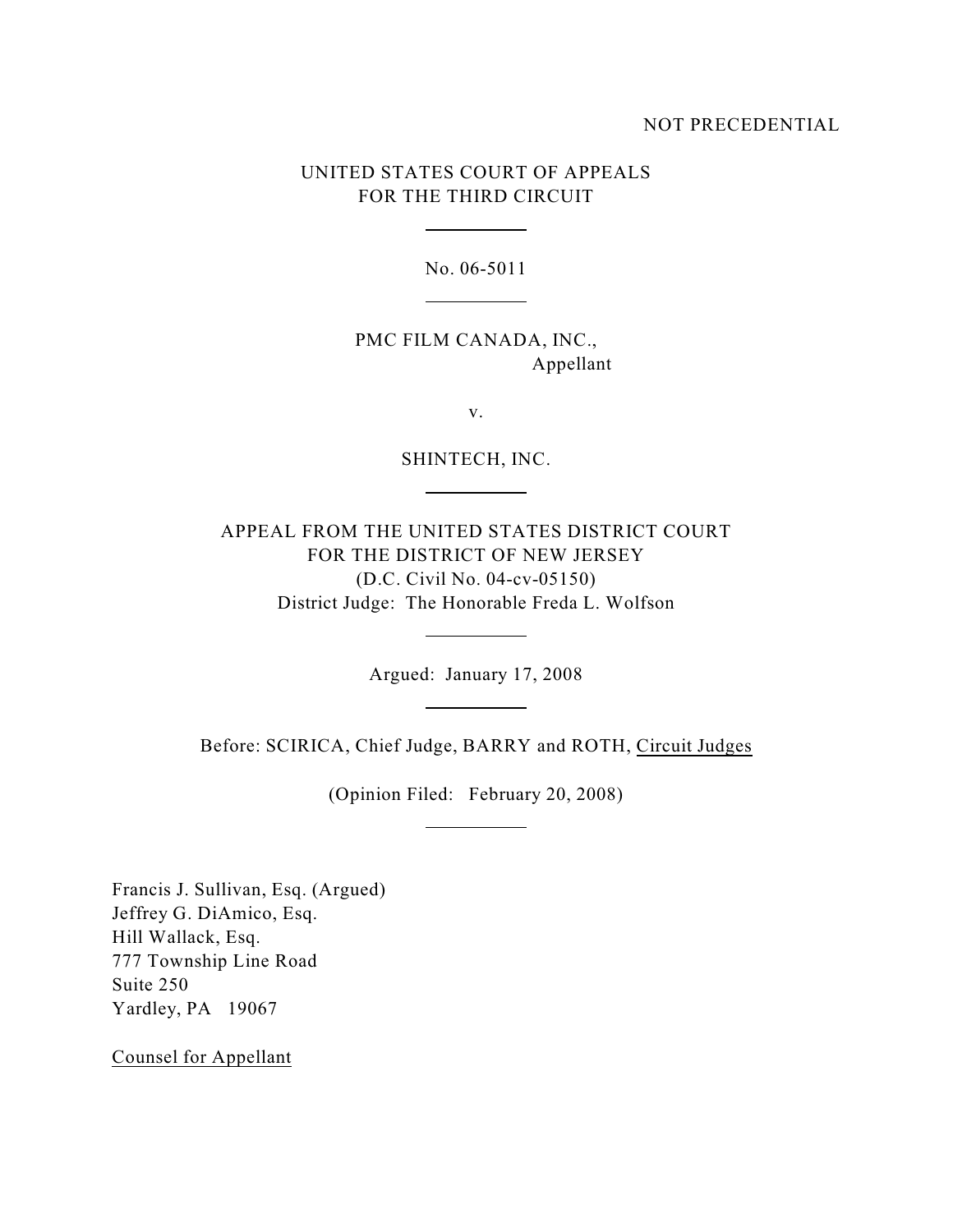T. Michael Wall, Esq. (Argued) Gardere Wynne Sewell 1000 Louisiana, Suite 3400 Houston, TX 77002 -AND-Christopher M. DiMuro, Esq. Patton Boggs One Riverfront Plaza  $6<sup>th</sup>$  Floor Newark, NJ 07102

Counsel for Appellee

## OPINION

 $\overline{a}$ 

 $\overline{a}$ 

BARRY, Circuit Judge

This is a breach-of-contract action in which PMC Film Canada Inc. ("PMC") seeks reversal of an order of the District Court granting the motion for summary judgment of Shintech Inc. ("Shintech") and denying PMC's cross-motion for summary judgment.<sup>1</sup>

The parties entered into a contract in September 2003 (the "Agreement") for a period beginning (retroactively) on July 1, 2003 and ending on December 31, 2005. Under the Agreement, Shintech promised to sell to PMC certain amounts of polyvinyl chloride resin ("PVC resin"), a raw material used by PMC to create PVC film, a type of

 $\frac{1}{1}$  The amended complaint contained two counts alleging Shintech's breach of the parties' contract for two different time periods. Count I was settled and then dismissed with prejudice in an order dated October 10, 2006. Count II is thus the only remaining claim.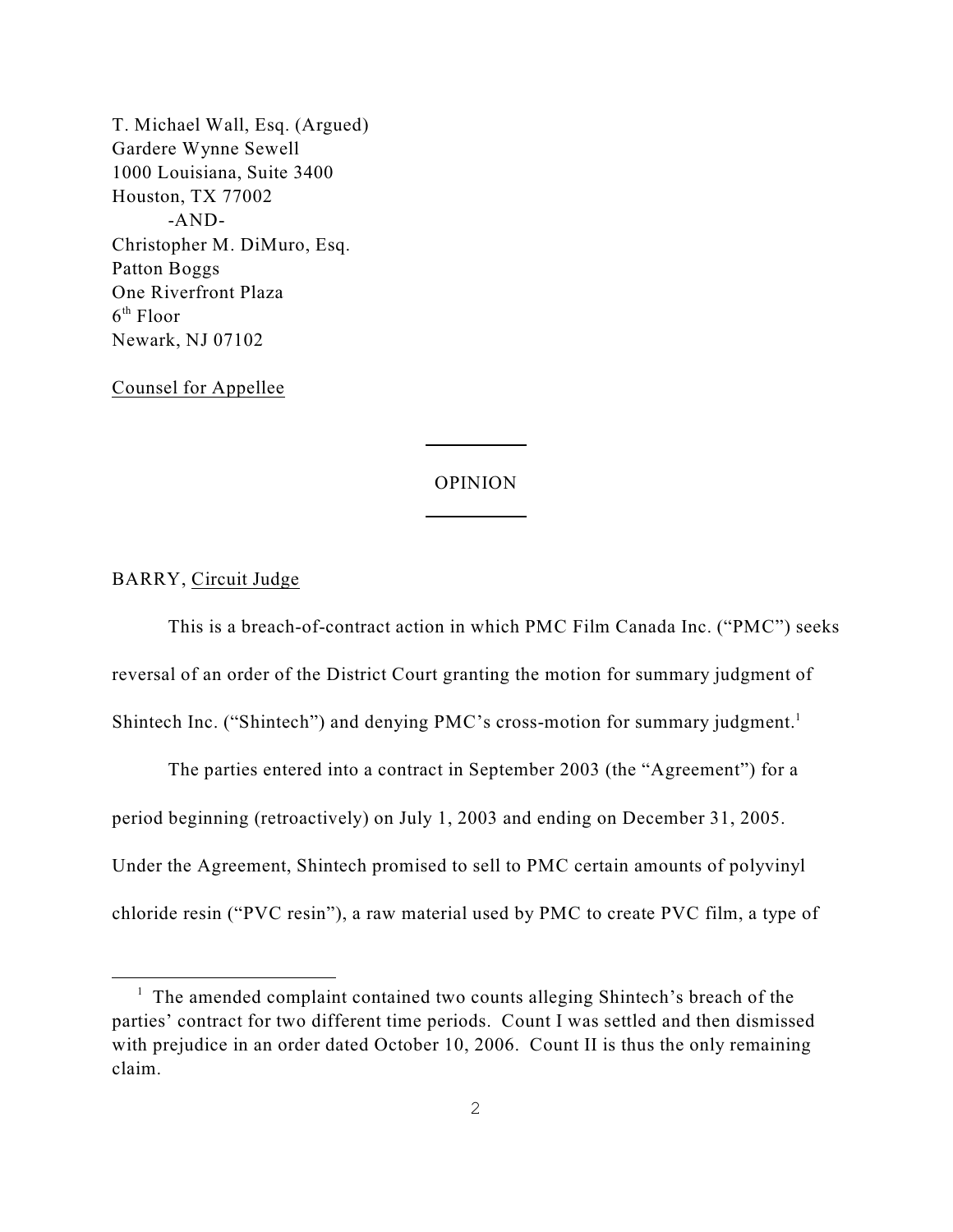film used to package retail products. Section 4 of the Agreement—the "Price" provision—tied the monthly cost of the resin to an industry index, the Chemical Data Index ("CDI"), that prices PVC resin in a monthly publication created by Chemical Data, Inc. The pertinent language of that provision, the critical provision before us, states:

The price for hopper truck shipments will be equal to CDI minus US\$0.1675 (16.75 cents) per pound for the month. For purposes hereof, "CDI" means the final monthly contract price for general purpose grade suspension PVC resin listed as "Large Buyer Contract Price" in the table for PVC of *Monthly Petrochemical and Plastics Analysis* published by Chemical Data, Inc., regardless of what may be written in the text of the publication. . . . If such publication ceases, or if Chemical Data Inc. makes adjustments to its published contract price for reasons not specific to changes in the market price of PVC resin for the month, or otherwise alters its methodology in any material manner, the parties will negotiate an appropriate adjustment to the pricing mechanism or a suitable replacement pricing mechanism, which, in either case, is consistent with CDI as of the date hereof. Without limiting the foregoing, the non-market change of \$0.08 (8 cents) per pound adjustment to CDI in January 2004 due to a change in methodology by Chemical Data Inc. as announced in June 2003, will not affect the Price....

 $(J.A. 1336.)<sup>2</sup>$  The parties agree that the last sentence of this excerpt was included because

the CDI had publicly stated that it might make an 8-cent, non-market adjustment (i.e., a

discretionary adjustment not caused by market conditions) in January 2004.

Between September and December 2003, Shintech charged PMC at the published

 $2\degree$  The Agreement also contained a merger clause, which stated that the Agreement, along with its Terms and Conditions (an attachment incorporated into the Agreement by reference), constituted the parties' entire agreement, and superseded any prior agreements, whether written or oral, with respect to the same subject matter. It further states that the Agreement may only be modified if the parties specifically agree to do so in writing. (J.A. 1338.)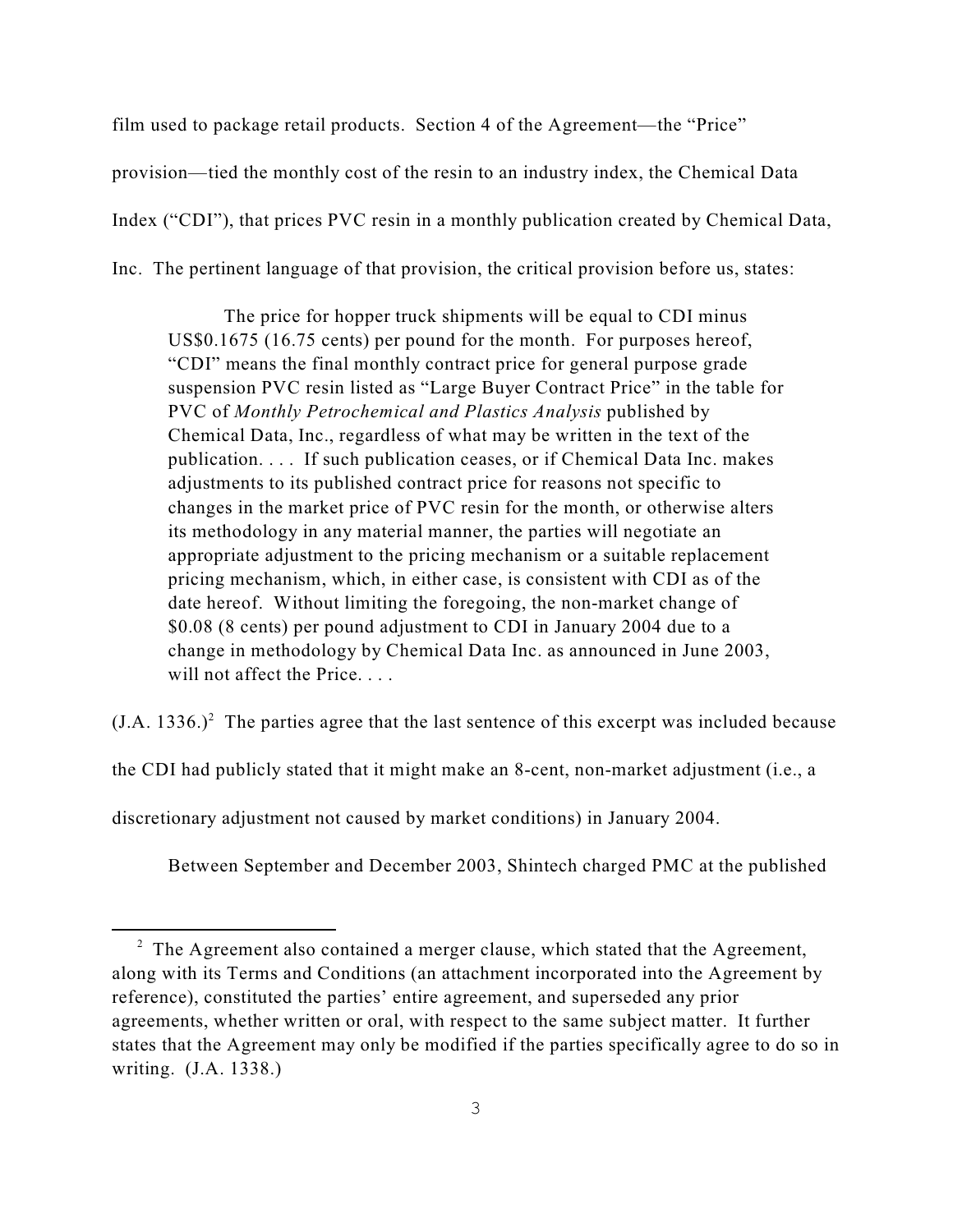CDI rate minus 16.75 cents for each pound of PVC resin. In January 2004, the anticipated 8-cent, non-market based adjustment was made to the CDI, and Shintech began charging PMC the CDI rate minus 8.75 cents. PMC paid these invoices between January 2004 and August 2004 without dispute.

On August 11, 2004, PMC wrote to Shintech, claiming it just discovered that it had been paying the CDI rate minus 8.75 cents per month, and that it had done so in error because section 4 clearly stated that the January 2004 non-market adjustment was not to affect the price of the resin. Shintech disagreed. On October 21, 2004, PMC brought this action and, following discovery, the parties filed cross-motions for summary judgment.

Shintech argued in its motion for summary judgment that section 4 unambiguously reflected the parties' intention that the January 2004 adjustment would have a neutral effect on the price of the resin; in other words, "if PVC was sold at \$0.42 before the nonmarket adjustment, the price is still \$0.42 after the CDI adjustment (i.e., the parties would adjust the pricing mechanism so that the contract price would not change)." (J.A. 153- 62.) PMC argued in its cross-motion that section 4 was indeed unambiguous, but that the lack of ambiguity led to only one reasonable interpretation—that regardless of what happened in January 2004, PMC would always pay 16.75 cents less per pound than whatever the CDI rate was in any given month. The District Court agreed with Shintech's proposed interpretation of section 4 and, by order dated November 30, 2006, granted its motion for summary judgment and denied PMC's cross-motion. PMC timely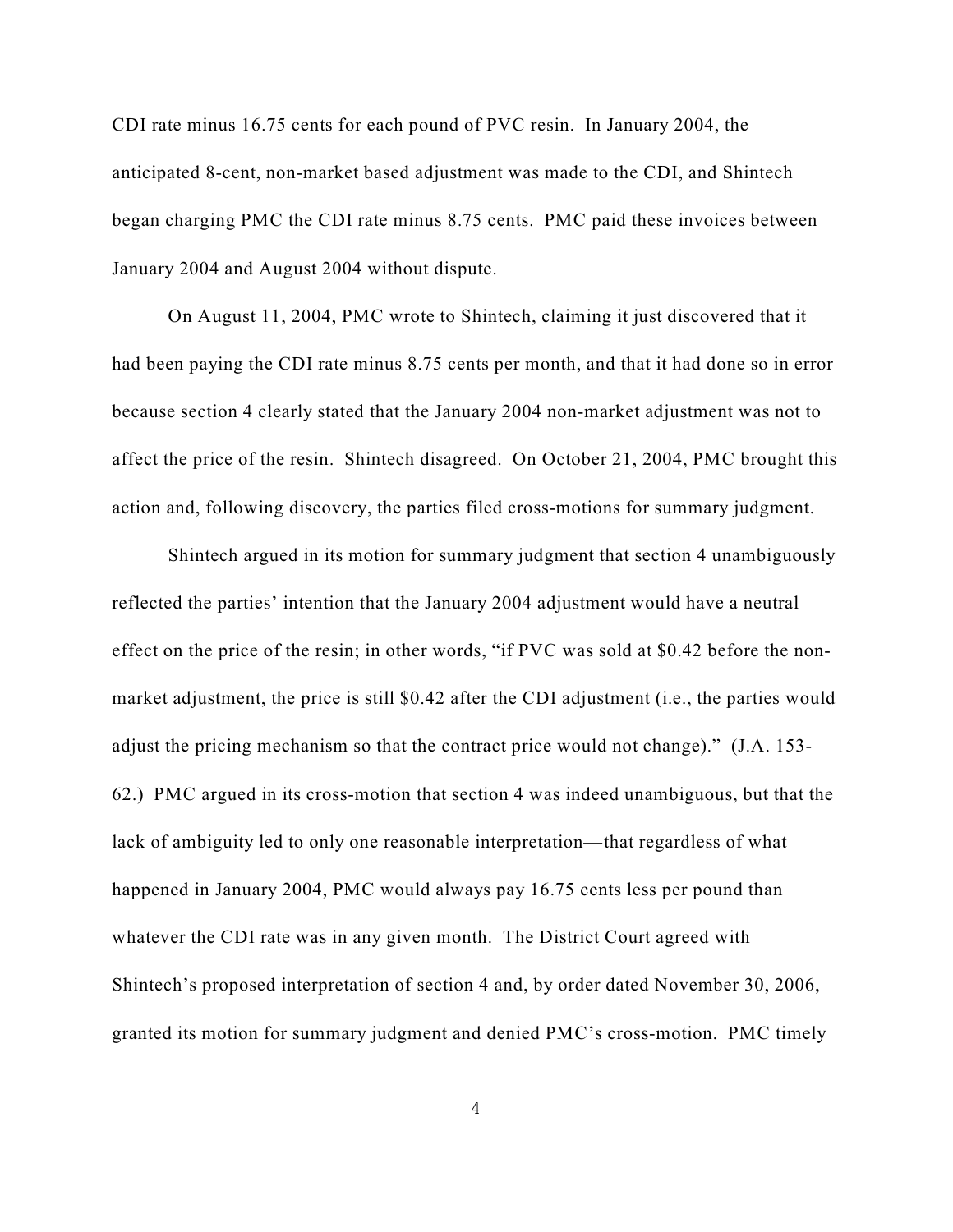appealed.

We have jurisdiction under 28 U.S.C. § 1291, and review the District Court's grant of summary judgment de novo, applying the same standards the District Court should have applied. *Pa. Coal Ass'n v. Babbitt*, 63 F.3d 231, 236 (3d Cir. 1995). After reviewing the record and hearing the arguments of the parties, we will vacate the order of the District Court and remand with directions to enter judgment on behalf of PMC.

In a diversity action, we must apply the substantive law of the state in which the forum is located, including that state's choice-of-law rules. *Klaxon Co. v. Stentor Electric Mfg. Co.*, 313 U.S. 487, 496 (1941). With certain exceptions not relevant here, New Jersey courts will enforce a contract's governing-law clause if it does not violate New Jersey's public policy. *N. Bergen Rex Transp., Inc. v. Trailer Leasing Co.*, 730 A.2d 843, 847-48 (N.J. 1999). Section 12 of the Agreement's "General Terms and Conditions" states that the Agreement "shall be governed by the laws of the state of Texas, including without limitation the Texas Business and Commerce Code (Uniform Commercial Code)." (J.A. 1338.) The District Court correctly determined that enforcement of the Agreement's governing-law clause does not violate New Jersey's public policy. Consequently, Texas law will be applied.

Under Texas law, "the primary concern of the court is to ascertain the true intentions of the parties as expressed in the instrument." *Coker v. Coker*, 650 S.W.2d 391, 393 (Tex. 1983). In its attempt to reach this objective, the court should take into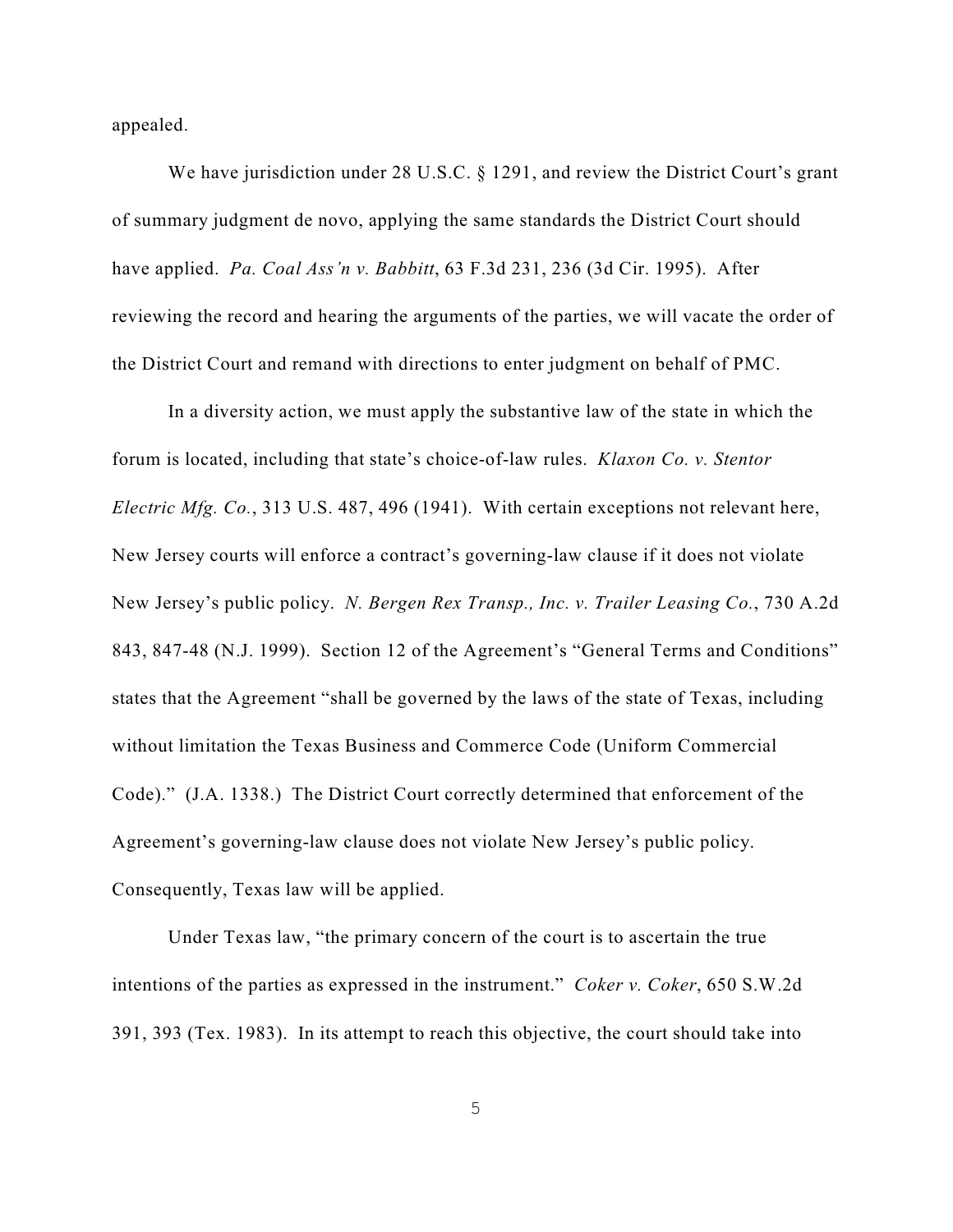account the entire writing such that all of its provisions are given effect, and none are rendered meaningless. *Id.* "If a written instrument is so worded that it can be given a certain or definite legal meaning or interpretation, then it is not ambiguous and it can be construed as a matter of law." *Lenape Res. Corp. v. Tenn. Gas Pipeline Co.*, 925 S.W.2d 565, 574 (Tex. 1996).

We need not set forth more than these basic legal principles because we find that section 4 unambiguously evinces only one reasonable meaning, namely, PMC's. The Agreement's first sentence unambiguously states the price: PMC will pay for the resin at a monthly rate per pound of CDI minus 16.75 cents. The subsequent sentences call for the parties to essentially renegotiate an adjustment to the "pricing mechanism" or a replacement "pricing mechanism" if CDI adjusts its published price "for reasons not specific to changes in the market price of PVC resin," i.e., a non-market adjustment. Whether the "pricing mechanism" is adjusted or replaced, the resulting mechanism shall be "consistent with CDI as of the date hereof." Had the parties stopped there, it would seem that CDI's decision to make a non-market adjustment in January 2004 would have triggered the parties' obligation to renegotiate an adjustment to, or a replacement of, the pricing mechanism.

The parties, of course, did not stop there and instead explicitly addressed in the final relevant sentence of section 4 the effect of the then-anticipated January 2004 adjustment. They agreed that, "[w]ithout limiting the foregoing, the non-market change

6